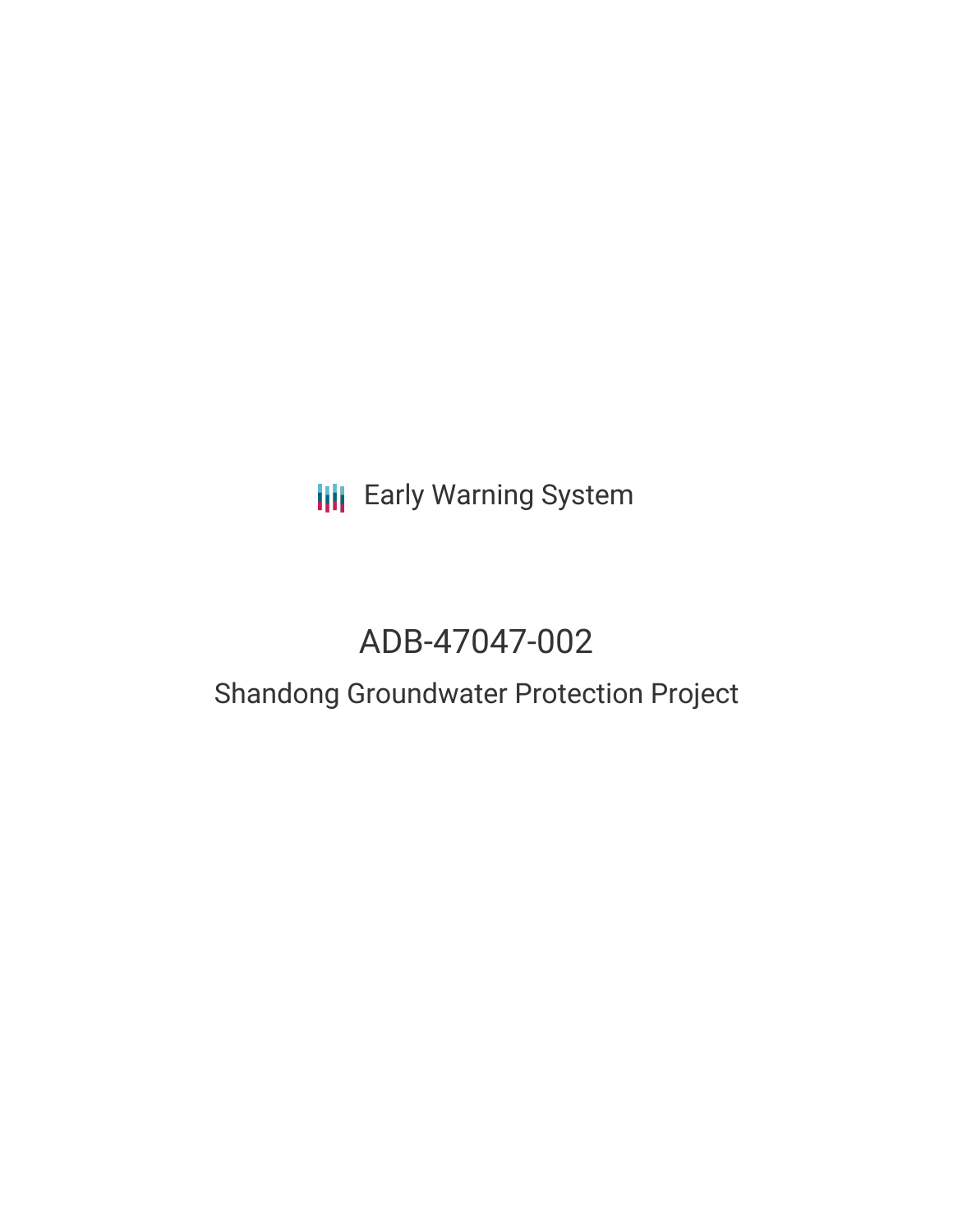# **Quick Facts**

| <b>Countries</b>               | China                                    |
|--------------------------------|------------------------------------------|
| <b>Specific Location</b>       | Shandong                                 |
| <b>Financial Institutions</b>  | Asian Development Bank (ADB)             |
| <b>Status</b>                  | Approved                                 |
| <b>Bank Risk Rating</b>        | A                                        |
| <b>Voting Date</b>             | 2016-06-29                               |
| <b>Borrower</b>                | Government of People's Republic of China |
| <b>Sectors</b>                 | Infrastructure, Water and Sanitation     |
| <b>Investment Type(s)</b>      | Loan                                     |
| <b>Investment Amount (USD)</b> | \$150.00 million                         |
| <b>Project Cost (USD)</b>      | \$344.03 million                         |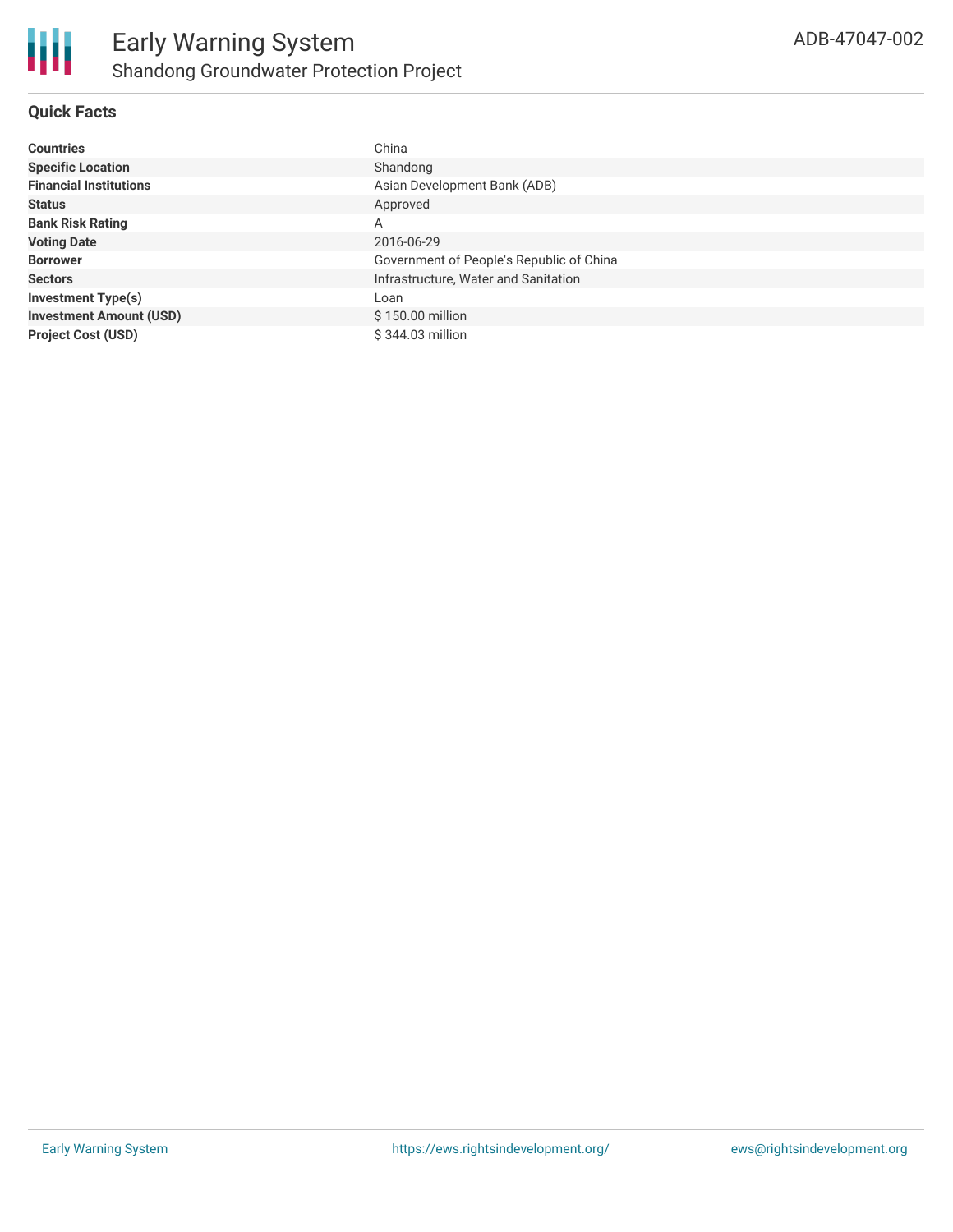

### **Project Description**

The proposed loan for the Shandong Groundwater Protection Project will contribute to ensuring sustained groundwater supply for the agricultural sector in the Weifang-Zibo area. The project will serve as a demonstration of an integrated approach for environmental restoration of overexploited groundwater aquifers through improving allocation of water resources, retention of storm water, and rehabilitating the water environment. The project will protect groundwater quantity and quality in the area, safeguard a sustainable groundwater source for the agricultural sector, and contribute to improving food security in the PRC.

The project will have three outputs: (i) groundwater recharged and conserved, (ii) surface water allocation improved and monitored, and (iii) capacity development for water resources management enhanced. Demonstration activities will be implemented in Changle and Huantai counties, and Gaomi, Qingzhou, and Shouguang cities in Weifang and Zibo, which are representative for critical water-scarce conditions in intensive agricultural production bases in the Weifang–Zibo area.

#### IMPACT

Groundwater supply for the agricultural sector in the Weifang-Zibo area sustained

#### CONSULTING SERVICES

Consulting services will be required for (i) project management support, (ii) capacity development for water policy and conservation demonstration activities, and (iii) software development for the MIS in Huantai County. The outline terms of reference (TOR) for each of the three consulting services packages are described in section D.

The PMO will be responsible for engaging consultants. All consultants financed by ADB will be recruited according to ADB's Guidelines on the Use of Consultants (2013, as amended from time to time).

#### PROCUREMENT

All procurement of goods and works will be undertaken in accordance with ADB's Procurement Guidelines (2015, as amended from time to time). Except as ADB may otherwise agree, the following process thresholds shall apply to procurement of goods and works.

Civil works contracts estimated to cost \$25 million and above, and contracts for goods estimated to cost \$3 million and above will be procured using international competitive bidding (ICB) procedures. Contracts for works and goods estimated to cost less than the ICB values but equal to \$100,001 and above will be procured through national competitive bidding (NCB). NCB will be conducted in accordance with the PRC Tendering and Bidding Law (2000), subject to modifications agreed with ADB. Contracts for goods and works estimated to cost less than the above NCB values will be procured using shopping procedures. The relevant sections of ADB's Anticorruption Policy (1998, as amended from time to time) will be included in all procurement documents and contracts.

For NCB, the first draft English language of the procurement documents (prequalification, bidding documents, and draft contract) should be submitted for ADB's approval regardless of the estimated contract amount. Subsequent procurements are subject to post review. All ICB contracts are subject to prior review and ADB's approval of the procurement documents (bidding and contract) is required.

A procurement plan over the life of the project including the first 18-month procurement contract packages starting from July 2015 has been prepared and agreed with the PMO and the implementing agencies, which indicates procurement method, estimated costs of contracts, threshold and review procedures, goods, works, and consulting service contract packages, and NCB guidelines.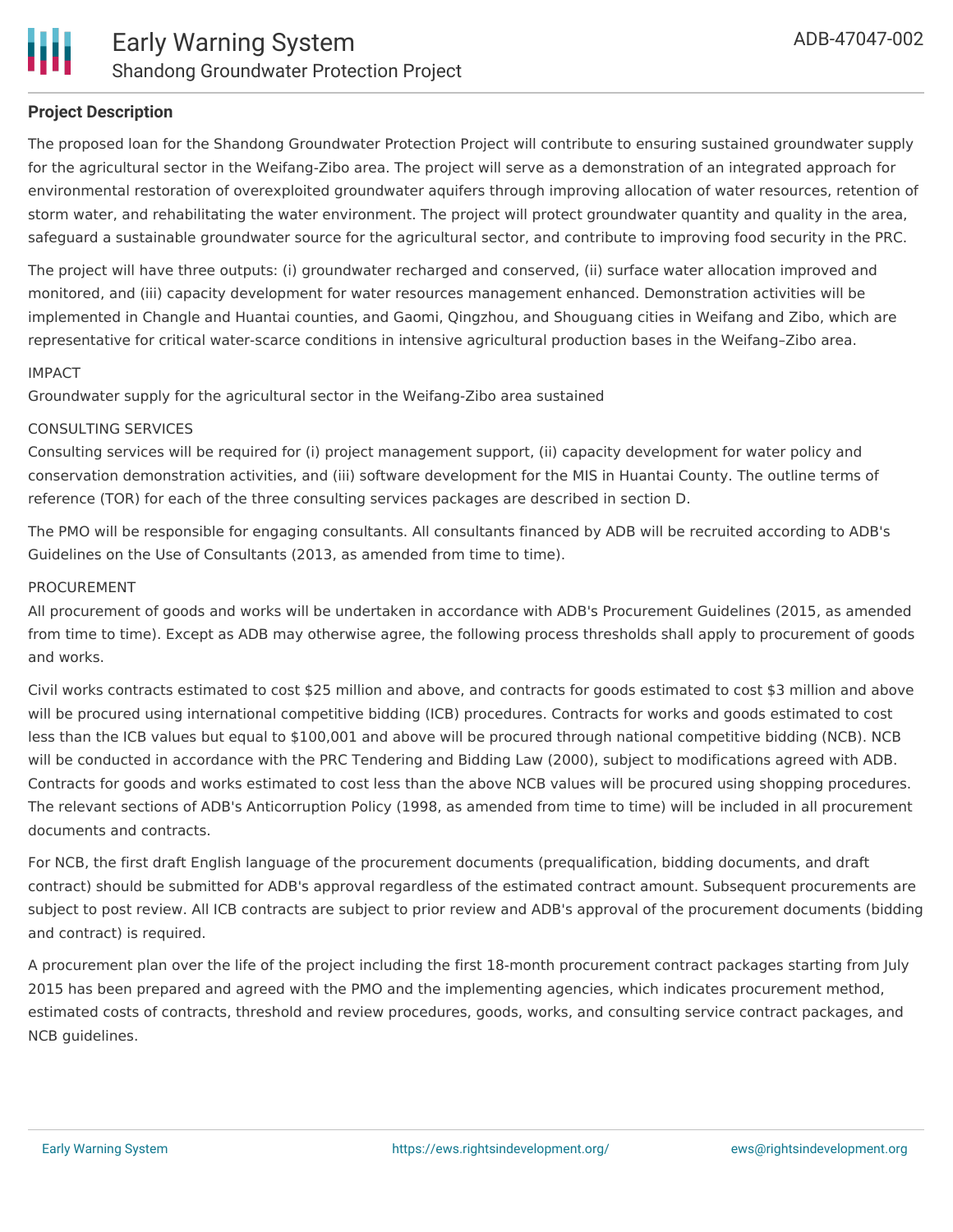

### **Investment Description**

Asian Development Bank (ADB)

Government of China US\$ 194.03 million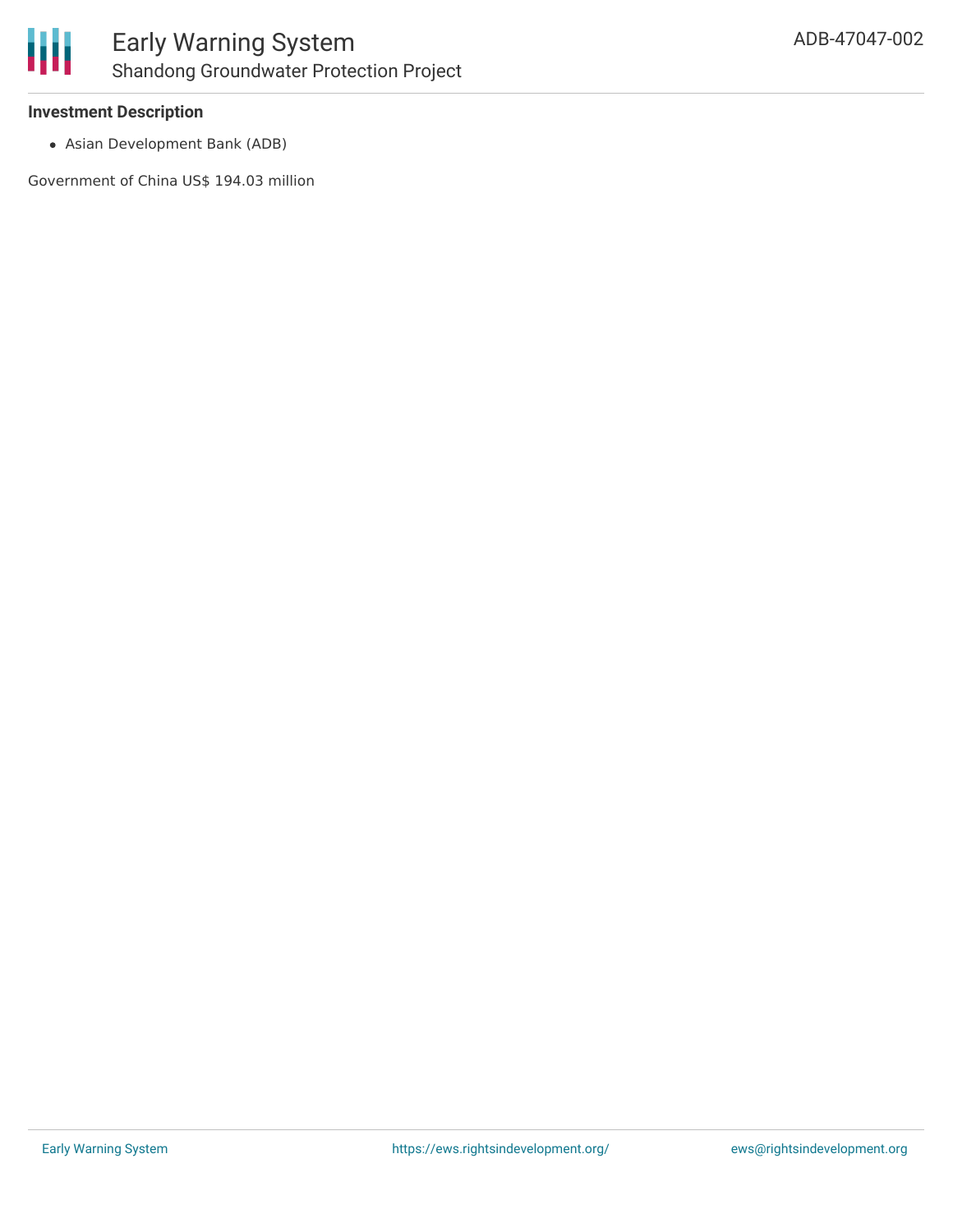

# **Contact Information**

Shandong Provincial Government People's Republic of China

### ACCOUNTABILITY MECHANISM OF ADB

The Accountability Mechanism is an independent complaint mechanism and fact-finding body for people who believe they are likely to be, or have been, adversely affected by an Asian Development Bank-financed project. If you submit a complaint to the Accountability Mechanism, they may investigate to assess whether the Asian Development Bank is following its own policies and procedures for preventing harm to people or the environment. You can learn more about the Accountability Mechanism and how to file a complaint at: http://www.adb.org/site/accountability-mechanism/main